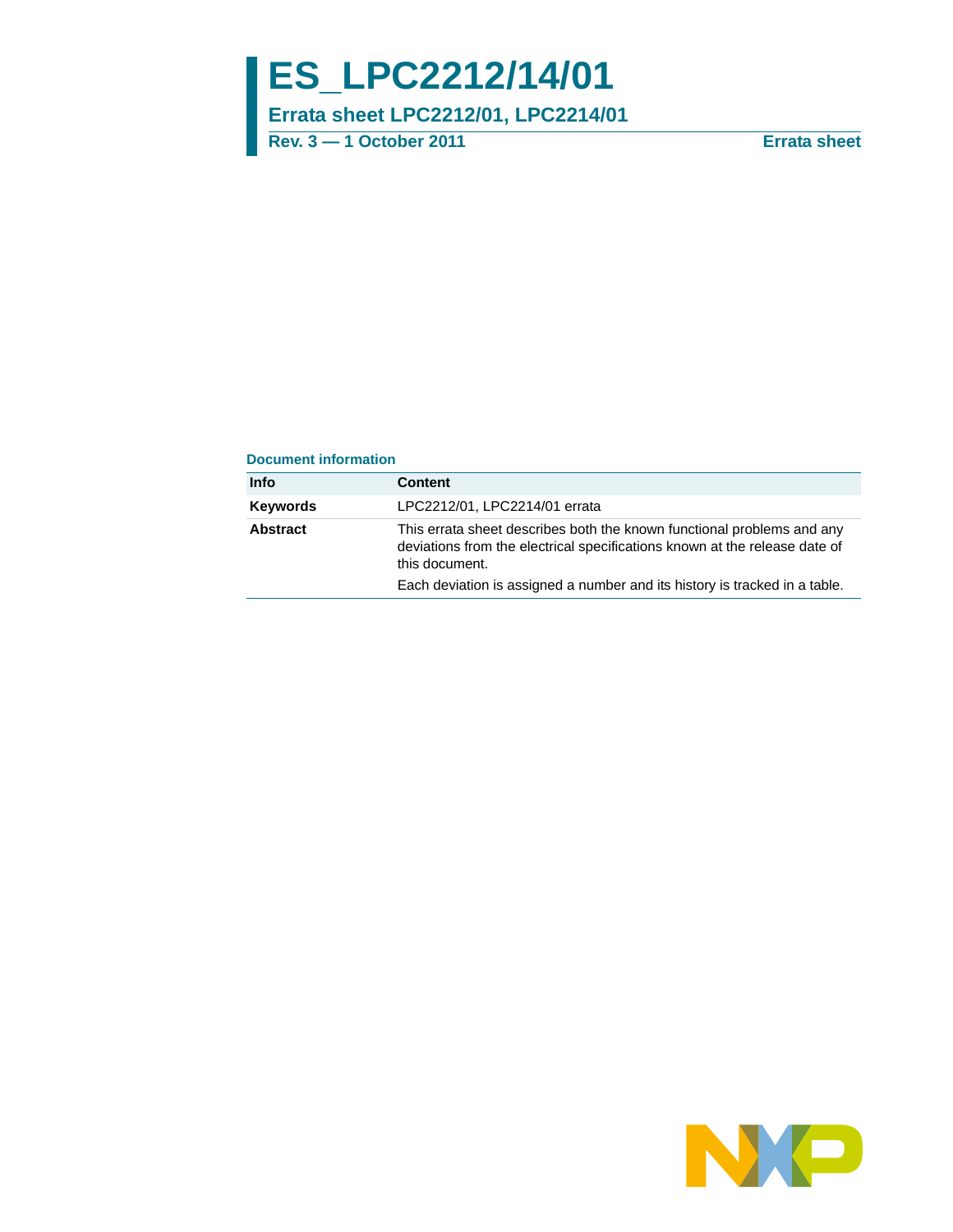#### **Errata sheet LPC2212/14/01**

#### **Revision history**

| <b>Rev</b> | <b>Date</b> | <b>Description</b>                                                                                                                                                                                                          |
|------------|-------------|-----------------------------------------------------------------------------------------------------------------------------------------------------------------------------------------------------------------------------|
| 3          | 20111001    | $\bullet$ Added Rev. D.                                                                                                                                                                                                     |
| 2          | 20110401    | • The format of this errata sheet has been redesigned to comply with the new identity<br>guidelines of NXP Semiconductors.<br>$\bullet$ Added ADC.1.<br>• Combined errata for LPC2212/01, and LPC2214/01 into one document. |
|            | 20070727    | • First version.                                                                                                                                                                                                            |

### **Contact information**

For more information, please visit: **http://www.nxp.com**

For sales office addresses, please send an email to: **salesaddresses@nxp.com**

ES\_LPC2212\_14\_01 **All information provided in this document is subject to legal disclaimers.** © NXP B.V. 2011. All rights reserved.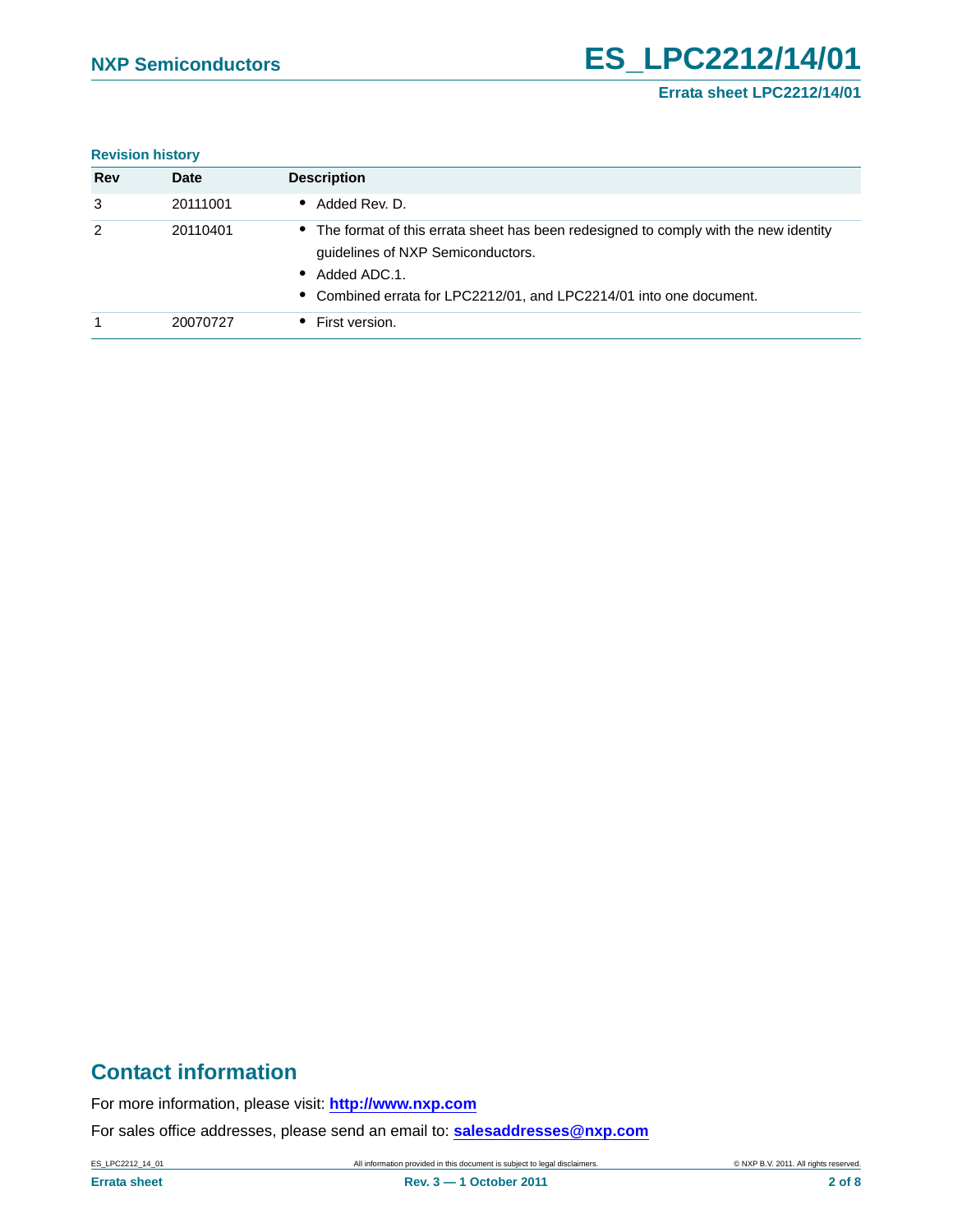### <span id="page-2-0"></span>**1. Product identification**

The LPC2212/01 and LPC2214/01 devices typically have the following top-side marking:

LPC221xxxxxxx /01 xxxxxxx

xxYYWW R

The last letter in the last line (field 'R') will identify the device revision. This Errata Sheet covers the following revisions of the LPC2212/01, and LPC2214/01:

|                                | Table 1. Device revision table |                             |
|--------------------------------|--------------------------------|-----------------------------|
| <b>Revision identifier (R)</b> |                                | <b>Revision description</b> |
| ʻC'                            |                                | First device revision       |
| 'D                             |                                | Second device revision      |

Field 'YY' states the year the device was manufactured. Field 'WW' states the week the device was manufactured during that year.

### <span id="page-2-1"></span>**2. Errata overview**

| Table 2.<br><b>Functional problems table</b> |                                                               |                            |                             |  |
|----------------------------------------------|---------------------------------------------------------------|----------------------------|-----------------------------|--|
| <b>Functional</b><br>problems                | <b>Short description</b>                                      | <b>Revision identifier</b> | <b>Detailed description</b> |  |
| CORE.1                                       | Incorrect update of the Abort Link register in Thumb<br>state | 'C', 'D'                   | Section 3.1                 |  |
| ADC.1                                        | External sync inputs not operational                          | 'C', 'D'                   | Section 3.2                 |  |
| Table 3.<br>AC/DC<br>deviations              | <b>AC/DC</b> deviations table<br><b>Short description</b>     | <b>Product version(s)</b>  | <b>Detailed description</b> |  |
| n/a                                          | n/a                                                           | n/a                        | n/a                         |  |
| Table 4.                                     | Errata notes table                                            |                            |                             |  |
| Errata notes                                 | <b>Short description</b>                                      | <b>Revision identifier</b> | <b>Detailed description</b> |  |
| Note.1                                       | Pin n.c. (pin 22) must not be driven LOW during reset         | 'C', 'D'                   | Section 5.1                 |  |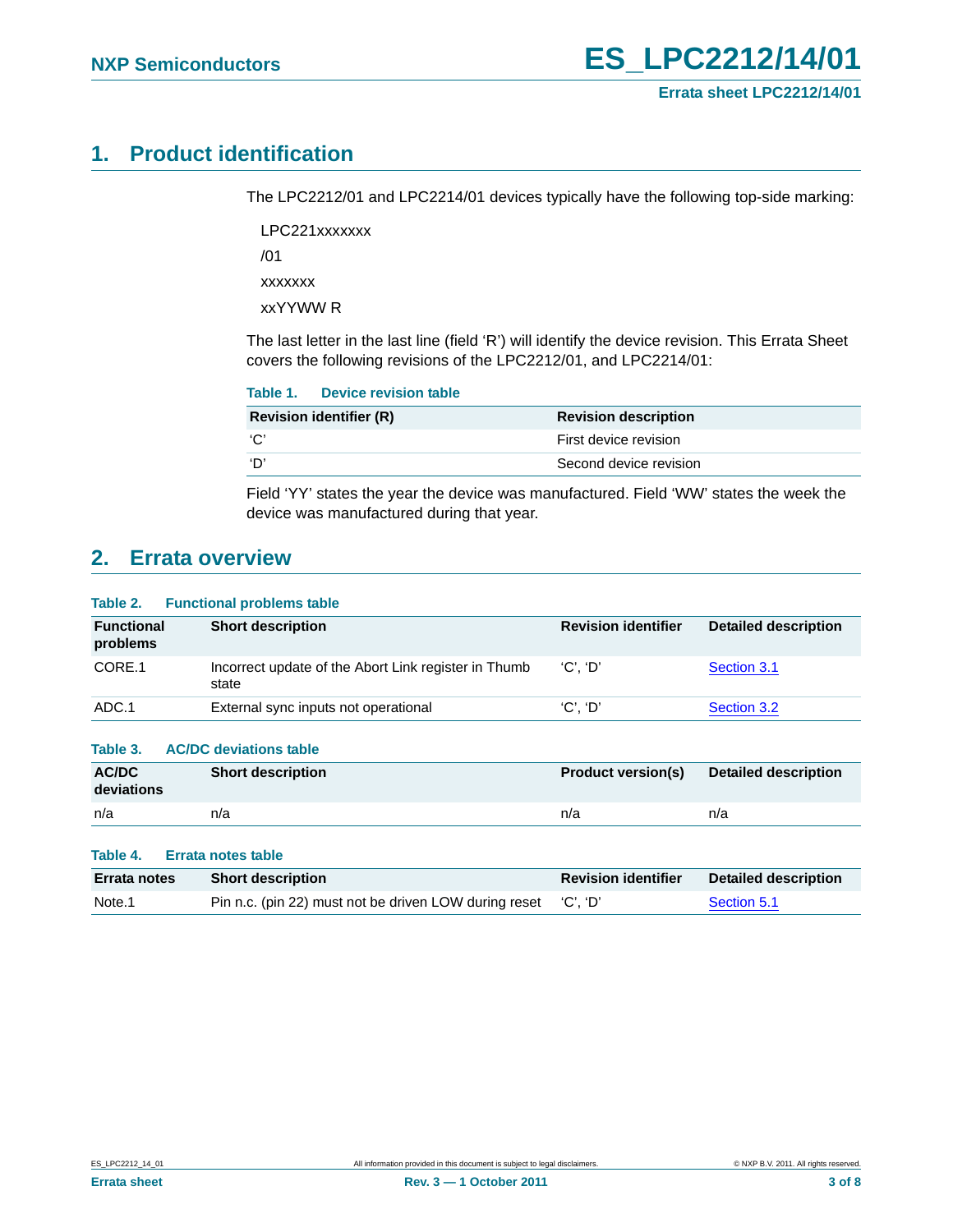### <span id="page-3-1"></span><span id="page-3-0"></span>**3. Functional problems detail**

#### **3.1 CORE.1: Incorrect update of the Abort Link register in Thumb state**

#### <span id="page-3-2"></span>**Introduction:**

If the processor is in Thumb state and executing the code sequence STR, STMIA or PUSH followed by a PC relative load, and the STR, STMIA or PUSH is aborted, the PC is saved to the abort link register.

#### <span id="page-3-3"></span>**Problem:**

In this situation the PC is saved to the abort link register in word resolution, instead of half-word resolution.

#### <span id="page-3-4"></span>**Conditions:**

The processor must be in Thumb state, and the following sequence must occur:

<any instruction>

<STR, STMIA, PUSH> <---- data abort on this instruction

LDR rn, [pc,#offset]

In this case the PC is saved to the link register R14\_abt in only word resolution, not half-word resolution. The effect is that the link register holds an address that could be #2 less than it should be, so any abort handler could return to one instruction earlier than intended.

#### <span id="page-3-5"></span>**Work-around:**

In a system that does not use Thumb state, there will be no problem.

In a system that uses Thumb state but does not use data aborts, or does not try to use data aborts in a recoverable manner, there will be no problem.

Otherwise the workaround is to ensure that a STR, STMIA or PUSH cannot precede a PC-relative load. One method for this is to add a NOP before any PC-relative load instruction. However this would have to be done manually.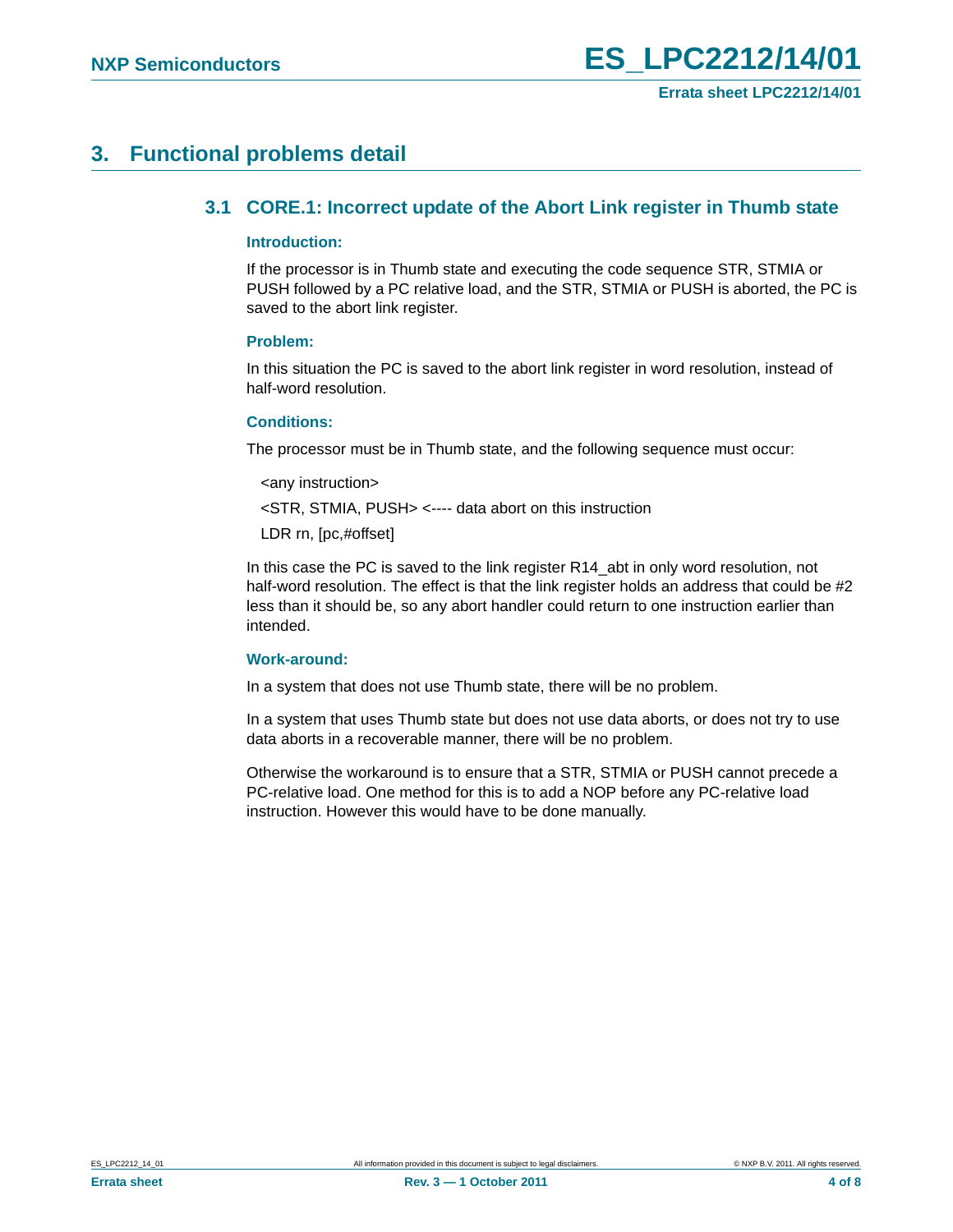### <span id="page-4-0"></span>**3.2 ADC.1: External sync inputs not operational**

#### <span id="page-4-1"></span>**Introduction:**

In software-controlled mode (BURST bit is 0), the 10-bit ADC can start conversion by using the following options in the A/D Control Register:

| <b>START</b><br>26:24 |     | When the BURST bit is 0, these bits control whether and when an ADC conversion is<br>0<br>started: |
|-----------------------|-----|----------------------------------------------------------------------------------------------------|
|                       | 000 | No start (this value should be used when clearing PDN to 0).                                       |
|                       | 001 | Start conversion now.                                                                              |
|                       | 010 | Start conversion when the edge selected by bit 27 occurs on<br>P0.16/EINT0/MAT0.2/CAP0.2 pin.      |
|                       | 011 | Start conversion when the edge selected by bit 27 occurs on P0.22/CAP0.0/MAT0.0 pin.               |
|                       | 100 | Start conversion when the edge selected by bit 27 occurs on MAT0.1.                                |
|                       | 101 | Start conversion when the edge selected by bit 27 occurs on MAT0.3.                                |
|                       | 110 | Start conversion when the edge selected by bit 27 occurs on MAT1.0.                                |
|                       | 111 | Start conversion when the edge selected by bit 27 occurs on MAT1.1.                                |

**Fig 1. A/D control register options**

#### <span id="page-4-2"></span>**Problem:**

The external start conversion feature,  $ADCR:START = 0x2$  or 0x3, may not work reliably and ADC external trigger edges on P0.16 or P0.22 may be missed. The occurrence of this problem is peripheral clock (pclk) dependent. The probability of error (missing a ADC trigger from GPIO) is estimated as follows:

- **•** For PCLK\_ADC = 60 MHz, probability error = 12 %
- For PCLK ADC = 50 MHz, probability error = 6 %
- **•** For PCLK\_ADC = 12 MHz, probability error = 1.5 %

The probability of error is not affected by the frequency of ADC start conversion edges.

#### <span id="page-4-3"></span>**Work-around:**

In software-controlled mode (BURST bit is 0), the START conversion options (bits 26:24 set to 0x1 or 0x4 or 0x5 or 0x6 or 0x7) can be used. The user can also start a conversion by connecting an external trigger signal to a capture input pin (CAPx) from a Timer peripheral to generate an interrupt. The timer interrupt routine can then start the ADC conversion by setting the START bits (26:24) to 0x1. The trigger can also be generated from a timer match register.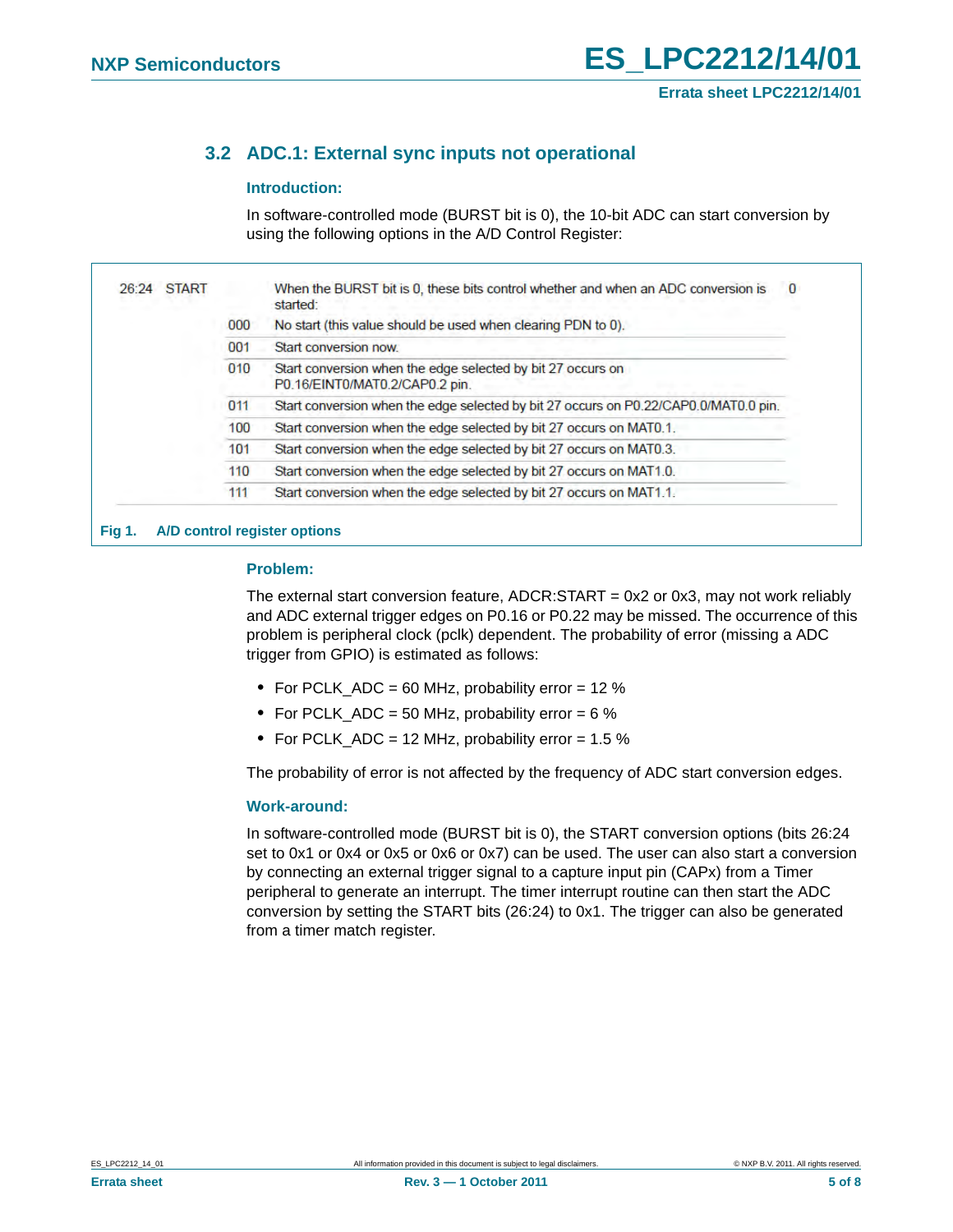### <span id="page-5-1"></span>**4. AC/DC deviations detail**

**4.1 n/a**

## <span id="page-5-3"></span><span id="page-5-2"></span><span id="page-5-0"></span>**5. Errata notes detail**

#### **5.1 Note.1**

Pin n.c. (pin 22) must not be driven LOW during reset. If LOW on reset the device behavior is undetermined.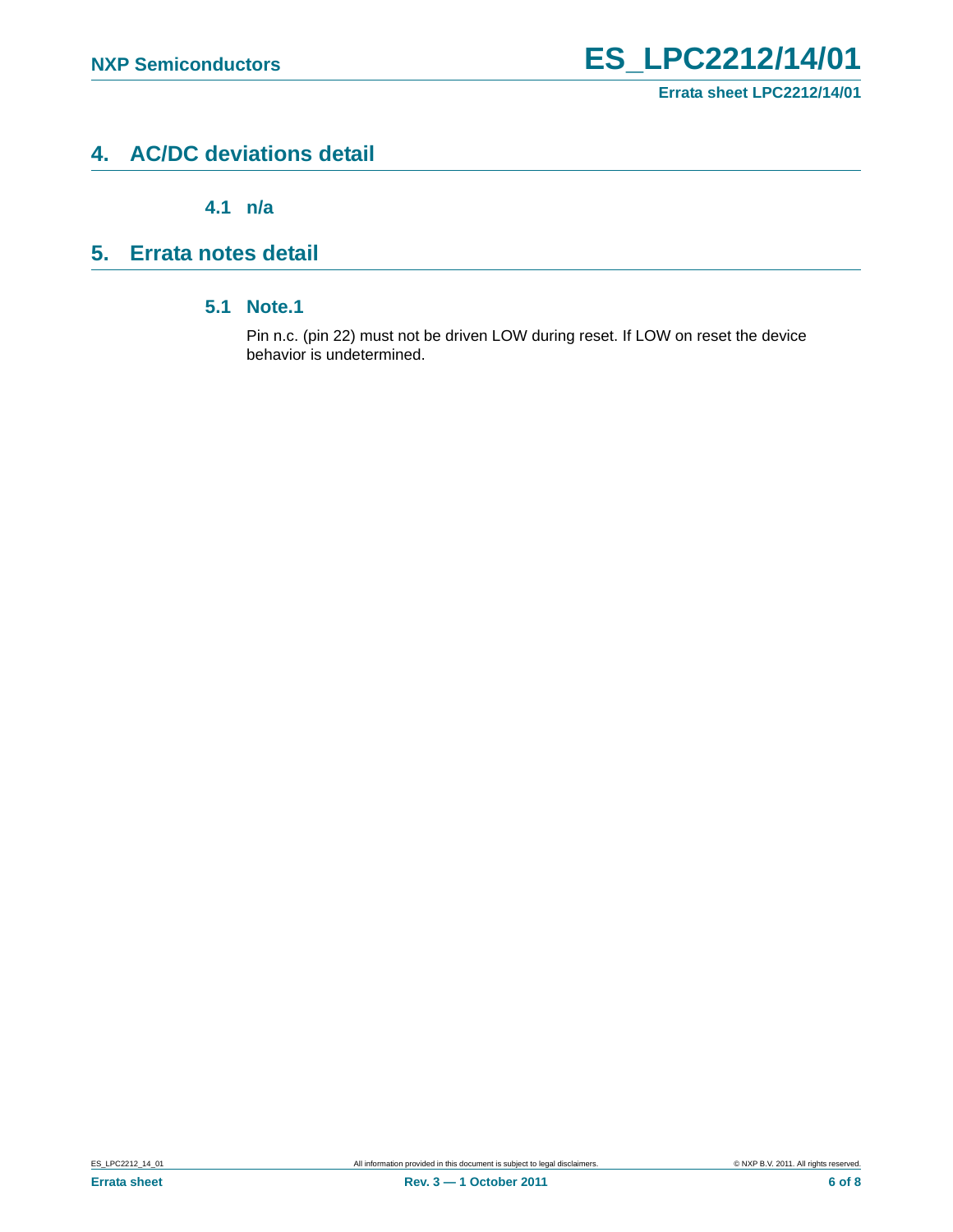## <span id="page-6-0"></span>**6. Legal information**

#### <span id="page-6-1"></span>**6.1 Definitions**

**Draft —** The document is a draft version only. The content is still under internal review and subject to formal approval, which may result in modifications or additions. NXP Semiconductors does not give any representations or warranties as to the accuracy or completeness of information included herein and shall have no liability for the consequences of use of such information.

### <span id="page-6-2"></span>**6.2 Disclaimers**

**Limited warranty and liability —** Information in this document is believed to be accurate and reliable. However, NXP Semiconductors does not give any representations or warranties, expressed or implied, as to the accuracy or completeness of such information and shall have no liability for the consequences of use of such information.

In no event shall NXP Semiconductors be liable for any indirect, incidental, punitive, special or consequential damages (including - without limitation - lost profits, lost savings, business interruption, costs related to the removal or replacement of any products or rework charges) whether or not such damages are based on tort (including negligence), warranty, breach of contract or any other legal theory.

Notwithstanding any damages that customer might incur for any reason whatsoever, NXP Semiconductors' aggregate and cumulative liability towards customer for the products described herein shall be limited in accordance with the *Terms and conditions of commercial sale* of NXP Semiconductors.

**Right to make changes —** NXP Semiconductors reserves the right to make changes to information published in this document, including without limitation specifications and product descriptions, at any time and without notice. This document supersedes and replaces all information supplied prior to the publication hereof.

**Suitability for use —** NXP Semiconductors products are not designed, authorized or warranted to be suitable for use in life support, life-critical or safety-critical systems or equipment, nor in applications where failure or

malfunction of an NXP Semiconductors product can reasonably be expected to result in personal injury, death or severe property or environmental damage. NXP Semiconductors accepts no liability for inclusion and/or use of NXP Semiconductors products in such equipment or applications and therefore such inclusion and/or use is at the customer's own risk.

**Applications —** Applications that are described herein for any of these products are for illustrative purposes only. NXP Semiconductors makes no representation or warranty that such applications will be suitable for the specified use without further testing or modification.

Customers are responsible for the design and operation of their applications and products using NXP Semiconductors products, and NXP Semiconductors accepts no liability for any assistance with applications or customer product design. It is customer's sole responsibility to determine whether the NXP Semiconductors product is suitable and fit for the customer's applications and products planned, as well as for the planned application and use of customer's third party customer(s). Customers should provide appropriate design and operating safeguards to minimize the risks associated with their applications and products.

NXP Semiconductors does not accept any liability related to any default, damage, costs or problem which is based on any weakness or default in the customer's applications or products, or the application or use by customer's third party customer(s). Customer is responsible for doing all necessary testing for the customer's applications and products using NXP Semiconductors products in order to avoid a default of the applications and the products or of the application or use by customer's third party customer(s). NXP does not accept any liability in this respect.

**Export control —** This document as well as the item(s) described herein may be subject to export control regulations. Export might require a prior authorization from competent authorities.

### <span id="page-6-3"></span>**6.3 Trademarks**

Notice: All referenced brands, product names, service names and trademarks are the property of their respective owners.